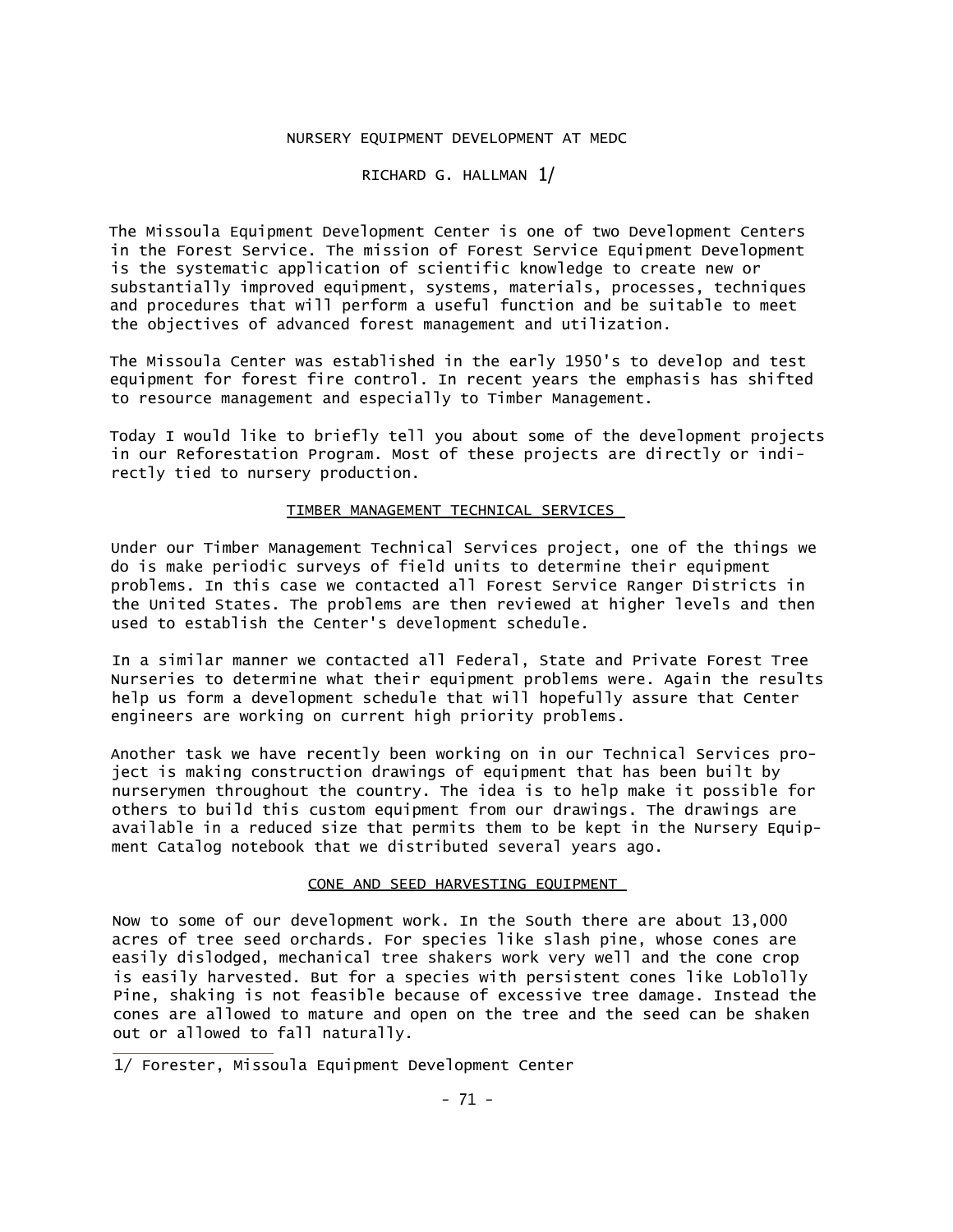Then a machine like the Bowie Vacuum Harvester can be used to sweep up the seed from the orchard floor. The Center worked with the North Carolina Industrial Cooperative Association to evaluate the harvester. Although the machine does work well under ideal conditions, improvements must be made to make it more versatile. Currently the Center is working with the Georgia Forestry Commission to improve their orchard netting system. Commission personnel spread plastic netting under their Loblolly Pine. The 16 foot wide material is stapled around the trees to form a solid ground cover. This netting is put in place before the seed release period begins. After several weeks the netting catches the fallen seed plus about everything else. At the end of the seed fall season, the netting is retrieved. . . And the seed needles and branches are left in a windrow. A combine is then used to separate the seed from the windrow.

The Center is working with the Georgia Forestry Commission to improve the procedure by building a machine that will retrieve and separate the seed in one operation. The prototype was tested last November at the Commission's Arrowhead Orchard. Modifications are now being made to improve the seed separator and additional testing is planned for this fall.

## INVESTIGATION OF SEEDLING HANDLING EQUIPMENT

Perhaps the most intensive labor part of the entire nursery operation is seedling handling in the packing shed. However, our investigation of the seedling handling problem shows that most nurserymen feel that sorting, grading, and packing will continue to be done manually for the foreseeable future because of the need for human judgment. Our goal therefore was to attempt to improve the packing table rather than try to automate the entire seedling handling procedure. The concept decided on is called the 3 belt seedling grading system.

The 3 belt system is designed to reduce the number of handlers needed to supply seedlings to graders. There are always boxes of seedlings available to the graders on the top belt and empty boxes and cull trees are moved away on the bottom belt. The 3 belt table will be evaluated at 3 Forest Service nurseries this fall. As part of this project various methods of root pruning will be evaluated next year in addition to this bandsaw method.

# NURSERYBED HYDROMULCHER

One problem nurserymen face is protecting newly drilled seed from wind and bird damage. Eastern nurserymen have for sometime used hydromulch to cover seedbeds. For some reason this technique has not been used in the West, but the same need for seedbed covering exists.

The Center is currently working with Forest Service nurserymen in the West to evaluate hydromulching for their use. Improvements in nurserybed cultural techniques are beginning to dictate that nursery bed layout be controlled more precisely. Straight and level nurserybeds will help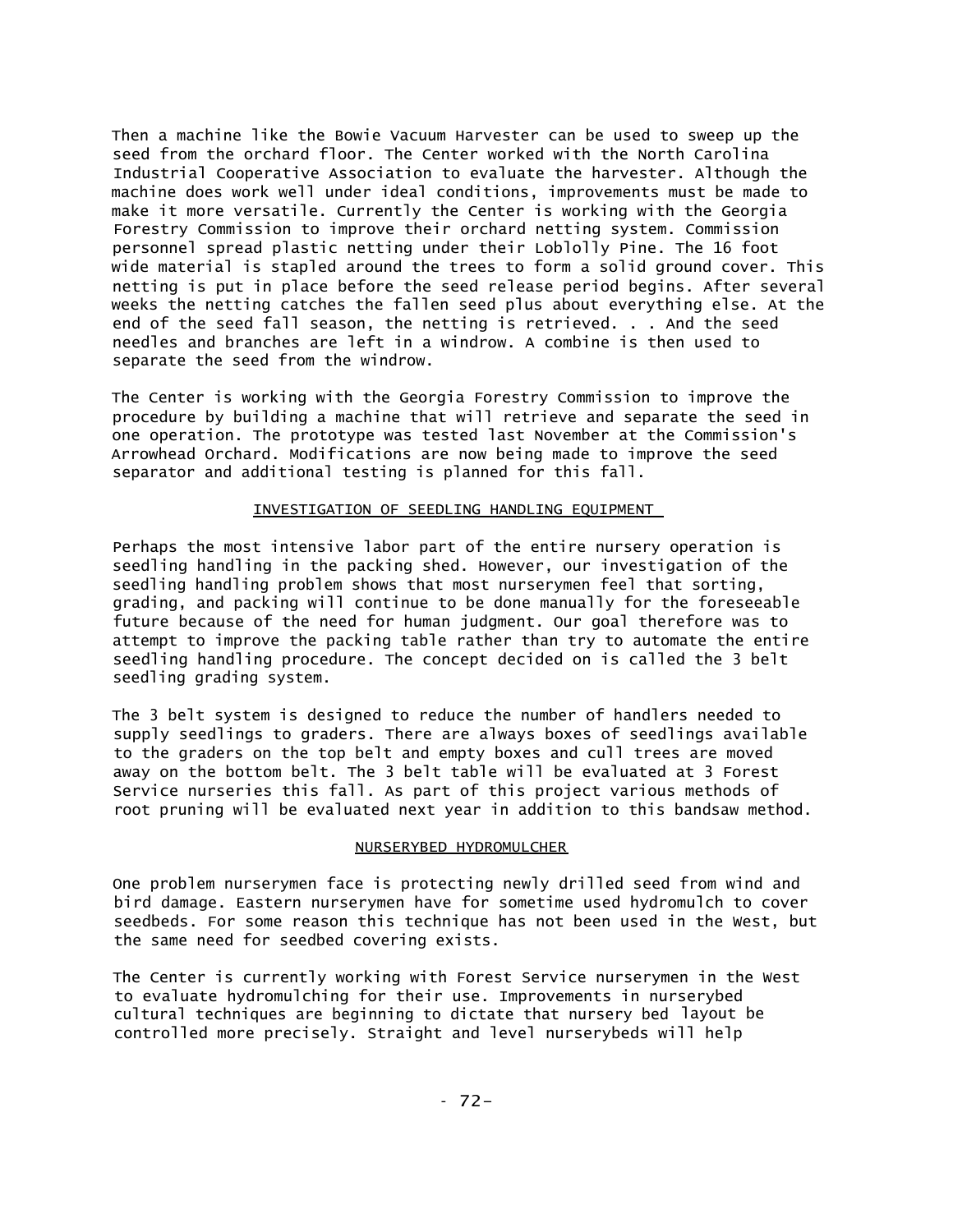nurserymen work toward precision seeding. Controlled root pruning likewise requires uniform bed layout. Straight and level seedbeds will make mechanical seedling lifting faster with less damage to the trees.

Center engineers are experimenting with commercially available laser units.. That can guide nursery equipment to very close tolerances in a 1,000 foot range. The receiver is attached to the tractor which relays guidance directions by means of indicator lights to the driver. The driver simply has to follow the course direction displayed by the lights to keep his machine in perfect alignment. This evaluation work is just beginning and a progress report will be available later this year.

## WILDLAND CONE HARVESTING EQUIPMENT

Perhaps the most serious problem in reforestation today is collecting cones from standing trees in natural stands. In much of the country the squirrel is still our primary source of coniferous tree seed. The Center was recently assigned the task of investigating the problem to see what can be done from the equipment standpoint, to help solve the collection problem in natural stands.

To begin the work we made a survey of seed workers in 19 countries to determine what techniques are currently being used and what new concepts should be explored. A committee has been formed within the Forest Service to guide our development work. We will meet in October to choose the most promising concepts and development work will begin.

In the meantime, we know that cone and seed collection in natural stands can be improved through training. Too many foresters and technicians have little or no knowledge of the basic requirements for conducting a successful collection effort. To help solve the problem we are preparing a three part slide/tape program. The first part will explain cone and seed development. The second part will cover cone inventory techniques to show how to predict the size of a cone crop. The third part will cover various collection techniques. We hope to have the slide/tape available within the year.

## HAND PLANTING EQUIPMENT

Another serious problem in reforestation is hand planting of seedlings. In the West, planting is done pretty much as it was to reforest the 1910 burn in Idaho. Techniques have changed very little primarily because of the limitations imposed by terrain and ground cover. However, new tools are available, especially from European countries. We will soon publish a booklet that describes what kinds of planting tools are available and where they can be purchased. We may develop new tools if we find there is a need.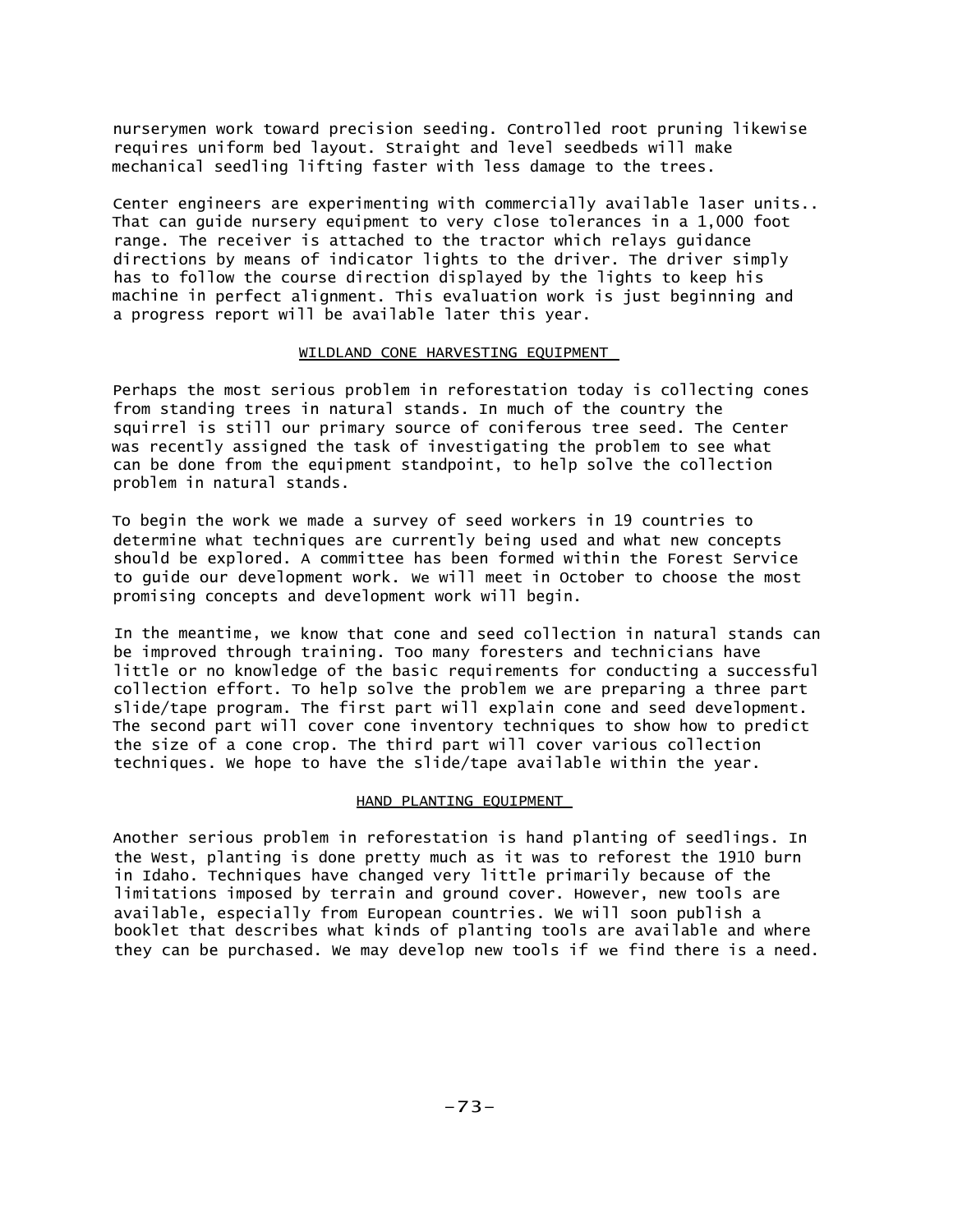#### PLANTING AUGERS

One change that is occurring in hand planting is the use of augers to prepare the planting hole. Auger planting is becoming increasingly popular for planting larger seedlings on harsh sites. The problem is that many augers now in use are very heavy and difficult to operate.

Center engineers are evaluating new augers with lightweight components. We will recommend the best combinations of engines and gearboxes, together with augers for various sites. We found that there are sufficient components available commercially so that no development effort is needed.

## DEWINGER FOR SMALL SEEDLOTS

A project we finished about a year ago was the development of a tree seed dewinger. We found in a survey of nurserymen that there was a need for a dewinger that could handle a wide variety of seed lot sizes, and one that is easy to clean and adjust. The machine features a soft rubber lined drum with rotating rubber flaps to minimize seed damage.

Flap rotation is easily controlled by setting the speed control. The dewinger is designed for easy disassembly and maintenance with common hand tools. The machine is now commercially available from a number of manufacturers and an operators manual and slide/tape is available at the Center. In the course of working on this project we also put together a catalog of equipment for processing small seed lots. This is also available at the Center.

## INSTRUMENTATION TO MEASURE SEEDLING DORMANCY

As most of you know, oscilloscopes have been used for some time to give an indication of the physiological state of tree seedlings. The wave form can indicate if the seedling is dormant, active or dead. Many nurserymen and researchers use the square wave oscilloscope but the problem is the equipment can be bulky and expensive.

The Center was asked to design a solid state, field portable machine to duplicate the readings obtained by the oscilloscope. The design chosen consists of a small box containing the instrumentation, readout dial and attached probe. Ten of the dormancy meters have been built and are being evaluated by plant physiologists and nurserymen throughout the country. If the evaluations prove positive, we will attempt to have the meter become available through commercial sources.

## PRECISION SEEDER

For nursery stock to grow best, seedling density and spacing must be controlled. Control, of course, begins with sowing. Since many nurserymen are not satisfied with their present seeders, we were asked to see if any better seeders were on the market. After evaluating several new seeders at various nurseries, the nurserymen expressed a lot of interest in a seeder made in Norway, called the Oyord . The Oyjord's feeder mechanism is simple and